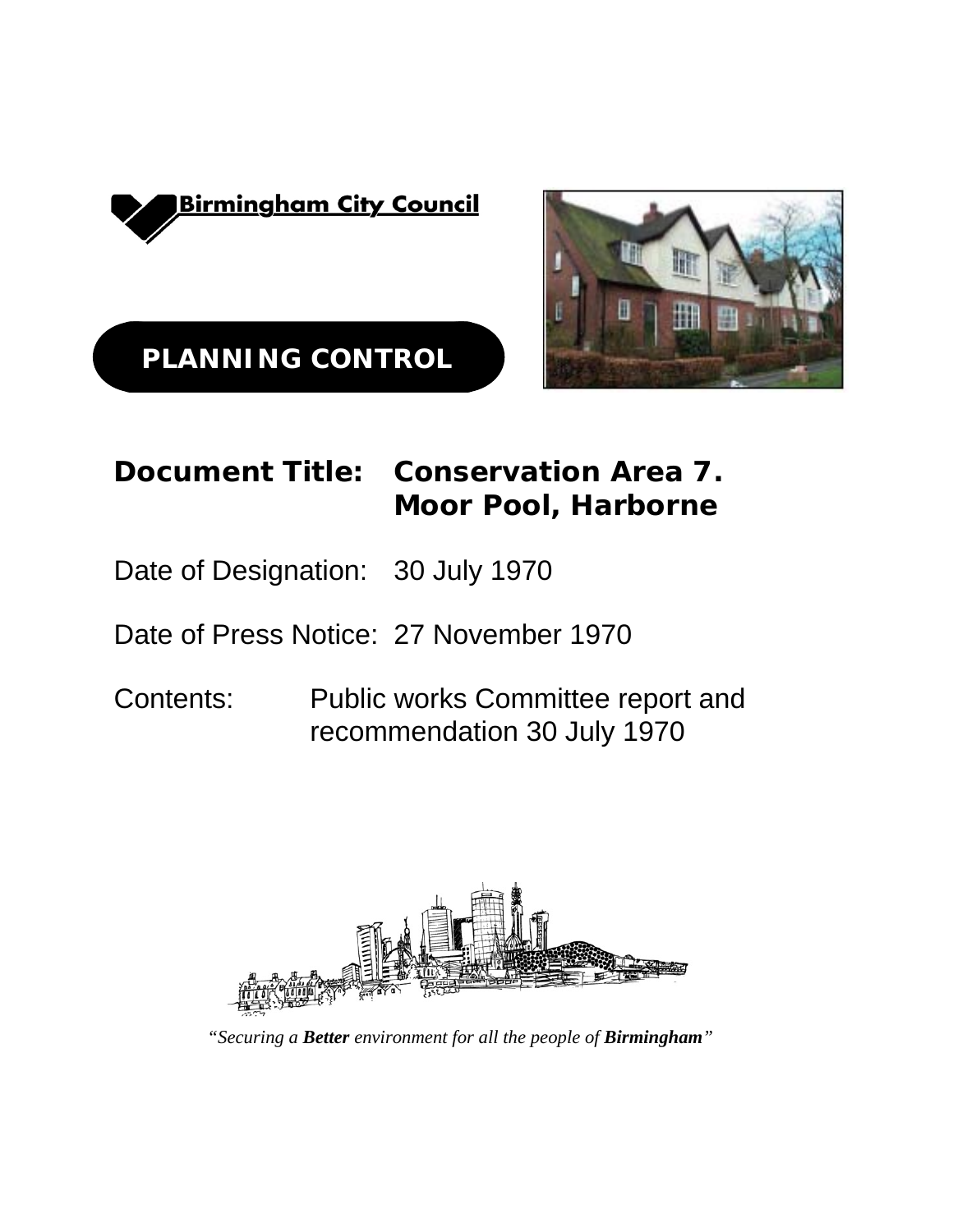P12730-B20 (a) 770/35

The City Engineer, Surveyor and Planning Officer presented the following Report:

## CITY OF BIRMINGHAM

 $P_0 \rightarrow c$ 

## PUBLIC WORKS DEPARTMENT

FORD SORG GOMERNE

3000 我江州 3370.

progré Roy Roy, Bryggne Cheespille 1994 Io. I.

Prior to the establishing of the Conservation Amess Attisory Cormittee, my Planning and Referelephent Chlics<br>Regna jnformal discussions with the dimerters and official 1982 Despie Tenants Manited, concerning the possibility, by that company.

Plan PR 40775 illustrates the boundary of the land mmaged by the estate company which is sitteted to the north.<br>Test of Harborne Shopping Centre.

The directors of the company have now written to my department indicating that they would telecae and support the designation of the Earborne Tenants Limited estates as a Conservation Asea under the provisions of Fart i of the Givic Amenities Act 1967.

At their meeting on the 7th July the Conservation Areas' Ettisony Committee agreed to reconnend to your Committee Hat the area should be designated as a Conservation Area.

T have prepared the attached note giving details of the<br>Integry and characteristics of the estate, and ideas on Muullo qonservation wekenzes.

Stevelove recomment that your Commissed designate<br>2011 - Area cutilined on Pick R.R. 10775, being the estate et<br>2020 - Area Morgente Toushin Dimited as Conservation 1008 Ader the provisions of Section 1 of the Civic Amenities  $\mathbb{R}^{24}$  (967, and that the Town Clerk be instructed to initiate Die Spyropriate procedures:

Leville Barg

CITY ENGINEER AND SURVEYOR.